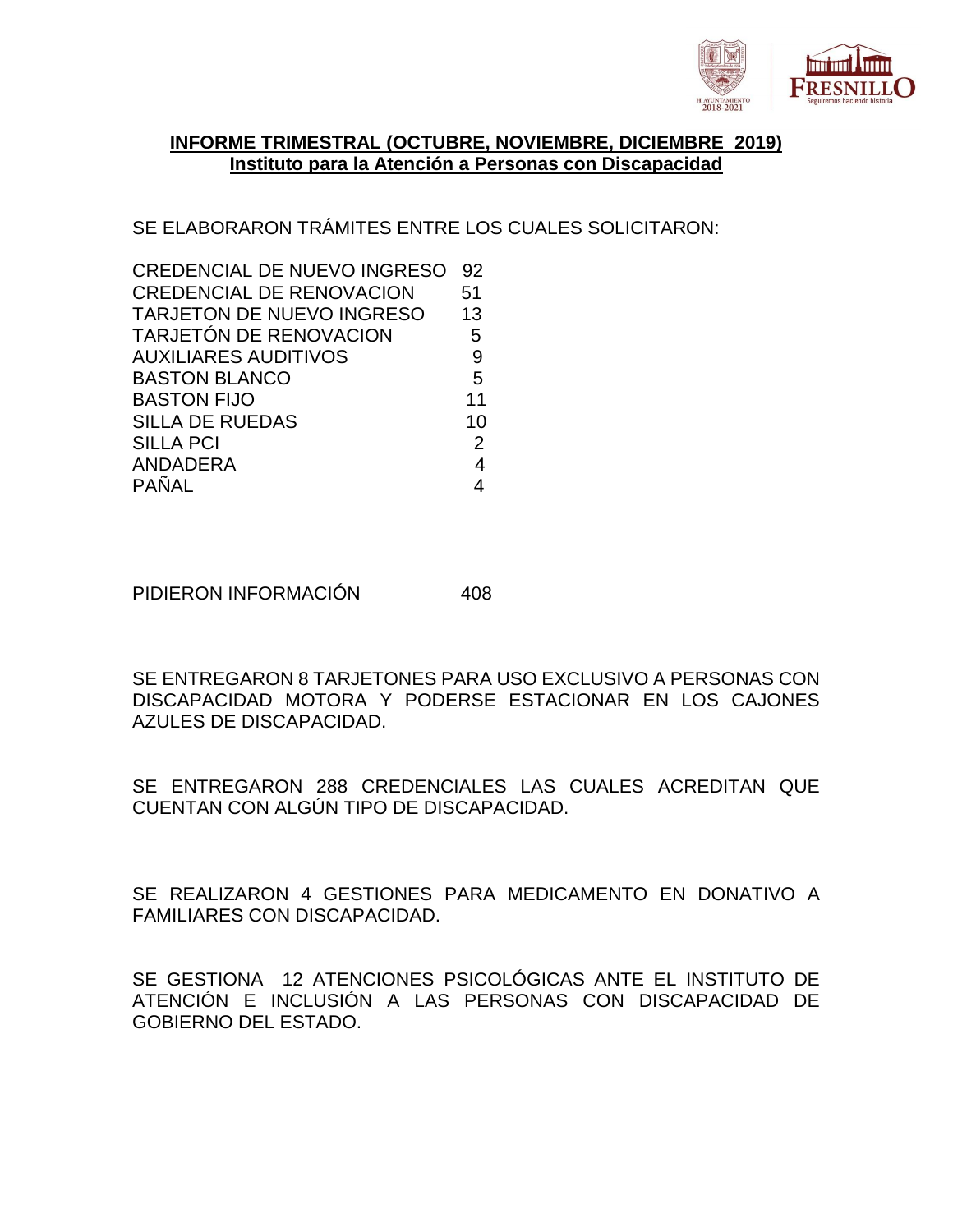CLAUSURA EL CURSO DE TEXTURA EN CAJA Y COPAGE, SE LLEVÓ ACABO EN EL CENTRO PARTICIPATIVO DEL IMSS LA CLAUSURA SE REALIZO EL 15 DE OCTUBRE, EL GRUPO LO CONFORMABAN 15 PERSONAS CON DISCAPACIDAD.

PRIMEROS DE NOVIEMBRE INICIA EL CURSO DE PINTADO TEXTIL, SE IMPARTIÓ EN LA LOCALIDAD DE SAN JOSÉ DE LOURDES PARA UN GRUPO DE 15 PERSONAS CON DISCAPACIDAD.

ENTREGA DE AUXILIARES AUDITIVOS 51 PERSONAS BENEFICIADAS, LA ENTREGA FUE EN SALÓN SOMBRERETE INSTALACIONES DE LA FERIA EN ZACATECAS EL 27 DE NOVIEMBRE.

EVENTO: CONMEMORACIÓN EL DÍA 3 DE DICIEMBRE DÍA INTERNACIONAL DE LAS PERSONAS CON DISCAPACIDAD, SE LLEVO A CABO EN EL MULTI FORO INSTALACIONES DE LA FERIA EN LA CUIDAD DE ZACATECAS, TRASLADAMOS A 120 PERSONAS DE FRESNILLO AL EVENTO.

3 DE DICIEMBRE EL INSTITUTO DE ATENCIÓN E INTEGRACIÓN DE PERSONAS CON DISCAPACIDAD DEL ESTADO, HIZO ENTREGA DE LAS BECAS PARA PERSONAS CON DISCAPACIDAD QUE SE ENCUENTRAN ESTUDIANDO, EN REHABILITACIÓN Y EN EXTREMA POBREZA PERTENECIENTES AL MUNICIPIO. LA ENTREGA FUE EN EL MULTI FORO DE LAS INSTALACIONES DE LA FERIA EN LA CIUDAD DE ZACATECAS SE ENTREGARON 29 BECA.

*EL MONTO DE CADA BECA DE TIPO ESTUDIANTE O REHABILITACIÓ (PROBEER) FUE DE \$1,200.00 PESOS 16 BENEFICIADOS Y LA DE CADA BECA DE EXTREMA POBREZA(INCLUYENTE) FUE DE \$1,600.00 PESOS 12 BENEFICIADOS*